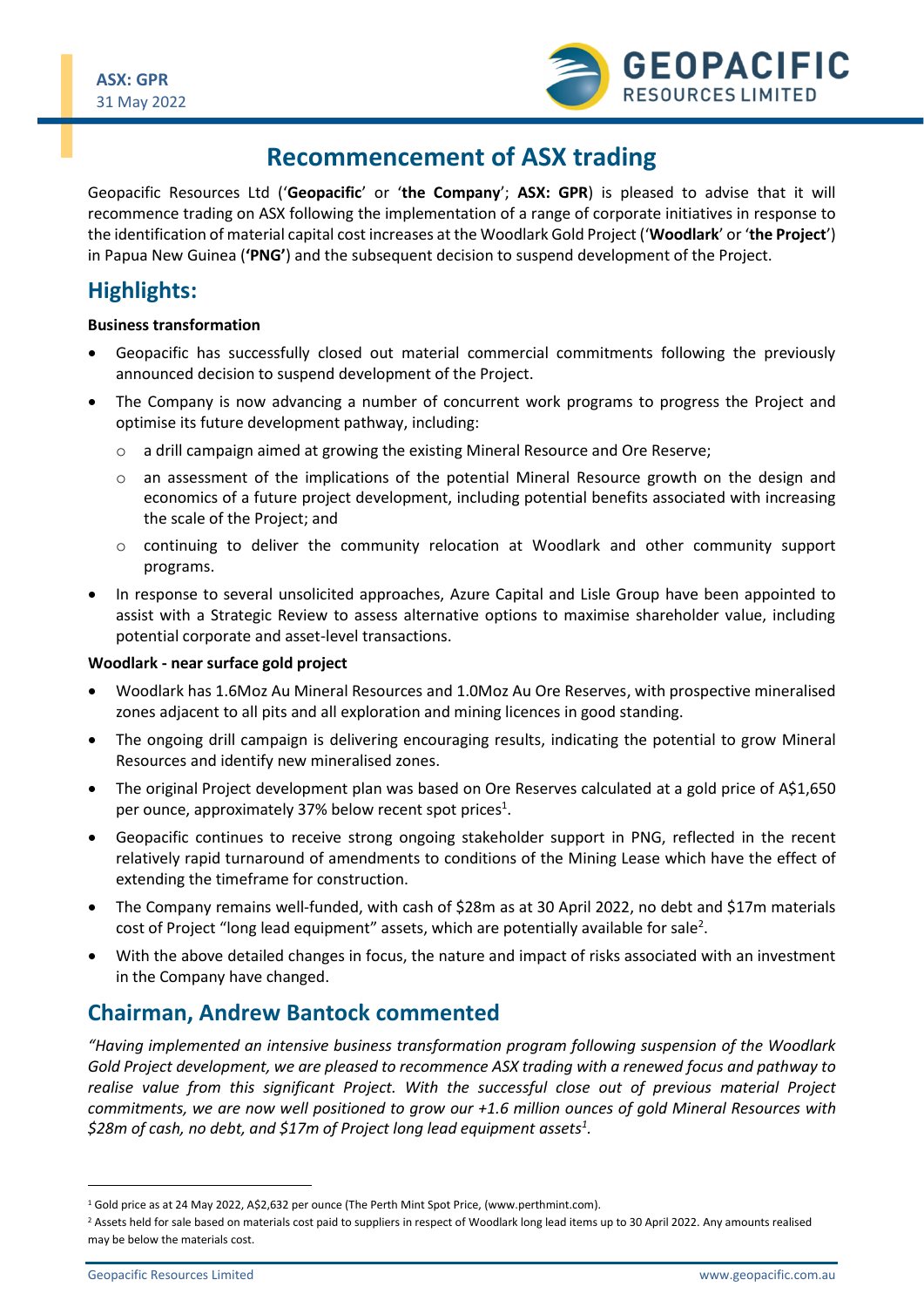*Our ongoing drilling campaign is delivering encouraging results and step-out holes identifying new mineralised structures. With further drilling success, we see the opportunity to drive increased project value by undertaking studies to re-assess the Project design and seeking to capitalise on targeted economies of scale.* 

*Strategic investors have recognised the opportunity at Woodlark and we have received unsolicited interest in the Project from several credible parties. The board has therefore commenced a Strategic Review process, assisted by Azure Capital and Lisle Group, to assess the best path to maximise shareholder value from the Woodlark Project."*

# **Update on Woodlark Gold Project Suspension**

On 3 February 2022, Geopacific announced that it had suspended the remaining major work packages at Woodlark. The decision to suspend development works followed the identification of significant capital cost increases across the Project. The capital cost increases, which were assessed in conjunction with a number of independent third-party consultants, were driven by a combination of factors, including:

- general cost escalation for materials and labour across the mining sector;
- the need to redesign plant area ground improvement works, wharf infrastructure and other civil engineering works, to deal with previously unidentified complexities;
- process plant design revisions;
- project management and contractor performance issues, including the increase in costs from associated schedule extensions; and
- cost increases, resourcing constraints and schedule delays which reflect COVID restrictions and associated supply chain disruptions in PNG and elsewhere.

Because of these matters, the Company was no longer in compliance with the terms of its finance facilities and therefore did not have the requisite funding in place to proceed with the Project. The board therefore formed the view that the Project development could not currently progress and took the relevant commercial steps to implement an expedited orderly wind-down of development activities, whilst also seeking to maintain optionality for future development. This included a reprioritisation of exploration drilling, targeting resource growth and new discoveries across the Woodlark mining lease.

Major contractual arrangements relating to the Project development have since largely been successfully closed out, with financial commitments crystalised at a cost which was less than the amounts provided for in the Company's 31 December 2021 audited financial statements. These include financial exposures associated with the out-sourced mining contract and arrangements for infrastructure procurement such as the permanent camp and the power generation facility. In addition, Geopacific has worked closely with the EPC contractor to implement close out of the majority of financial exposures of the associated work packages and procurement which had been committed prior to the suspension.

As announced on 1 April 2022, the Company also terminated the secured debt and gold stream facilities ('**Facilities**') with Sprott Private Resource Lending ('**Sprott**'), releasing \$7.6 million of previously restricted cash reserves to Geopacific. As a result of terminating the Facilities, Sprott's first ranking security over the Project assets was released, together with all other financial obligations to Sprott.

Regrettably the Project suspension necessitated widespread redundancies across the workforce as the Company implemented a revised organisational structure and cost base aligned with current operational activities, including the ongoing drilling campaign and the continuation of the community relocation and other community programs. The Board thanks the affected former employees for their contribution to the Company including whilst working through respective notice periods.

**GEOPACIFIC** 

RESOURCES LIMITED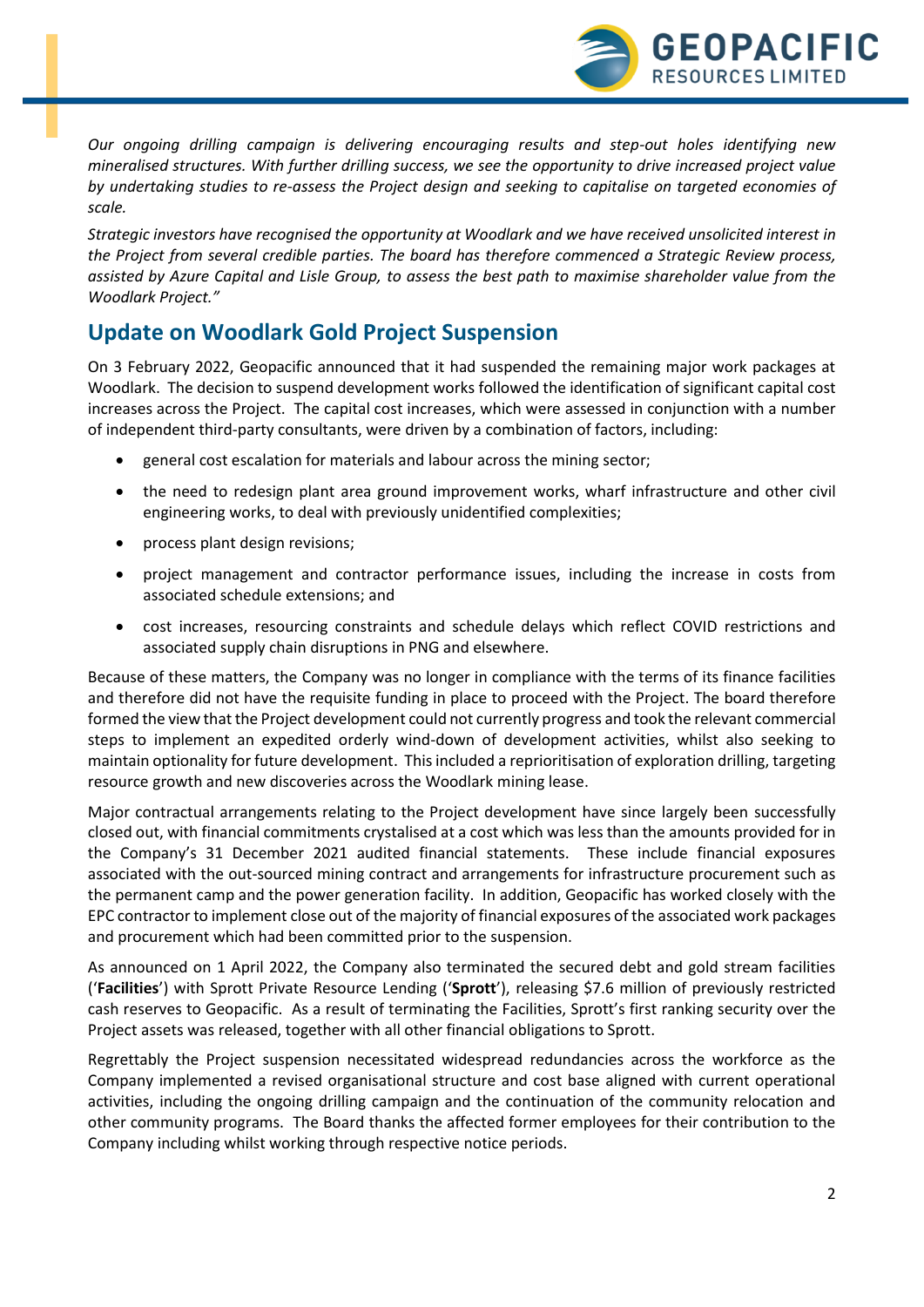

The Company continues to engage positively with PNG stakeholders and has secured an amendment to the Mining Lease to extend the Project construction deadline condition by one year to 5 July 2024. All other conditions of the Mining Lease remain in good standing. The relatively quick turnaround in securing the Mining Lease extension highlights the strong levels of stakeholder support that Geopacific continues to receive at a local and regulatory level in PNG, reflecting the Company's ongoing commitment to Woodlark Island.

# **Woodlark Gold Project Optimisation**

Geopacific remains committed to progressing the Woodlark Gold Project for the benefit of all stakeholders. This objective is being advanced through important ongoing work, in two key areas:

### **1. Continuing exploration activities**

Woodlark is a near surface gold project with currently 1.6Moz Au of Mineral Resources and 1.0Moz Au of Ore Reserves. It has prospective mineralised zones adjacent to all pits and the Project remains fully permitted with all exploration and mining licences in good standing.

A drilling program commenced in late 2021 and continues at the Project, which aims to deliver an increase in the Mineral Resource and Ore Reserve.

The drilling campaign is focused on further defining and substantiating the upside that resides both within the existing pit shells and across the broader mining and exploration leases on Woodlark Island. Importantly, the campaign includes drilling areas adjacent to the proposed Kulumadau pit which were previously inaccessible due to the proximity of the local community. Ongoing relocation of the community will progressively free-up new drilling access, allowing the Kulumadau orebody, which remains open along strike and at depth, to be more fully tested.

Results from drilling to date support the view that there is upside potential within and adjacent to the existing pit shells.

Results from the tightly spaced drilling in the grade control component of the ongoing drilling program have provided insights which will be incorporated into a Mineral Resource update scheduled for Q4 2022.

In addition to opportunities at Kulumadau, resource extension drilling across the broader Mining Lease has reinforced the potential for the extension of orebodies within the Project, which all remain open along strike and at depth.

### **2. Project development re-evaluation and planning activities**

The original Project development plan was based on Ore Reserves calculated on a gold price of A\$1,650 per ounce, approximately 37% below the current gold price<sup>3</sup>. Additionally, as noted above, previous drilling at Kulumadau was restricted due to the proximity of the local community.

The improved gold price environment, coupled with new information from the ongoing drill campaign is expected to create new Project opportunities. Building on these developments, Geopacific plans to publish an updated Mineral Resource Statement during Q4 2022.

<sup>&</sup>lt;sup>3</sup> Gold price as at 24 May 2022, A\$2,632 per ounce (The Perth Mint Spot Price, (www.perthmint.com).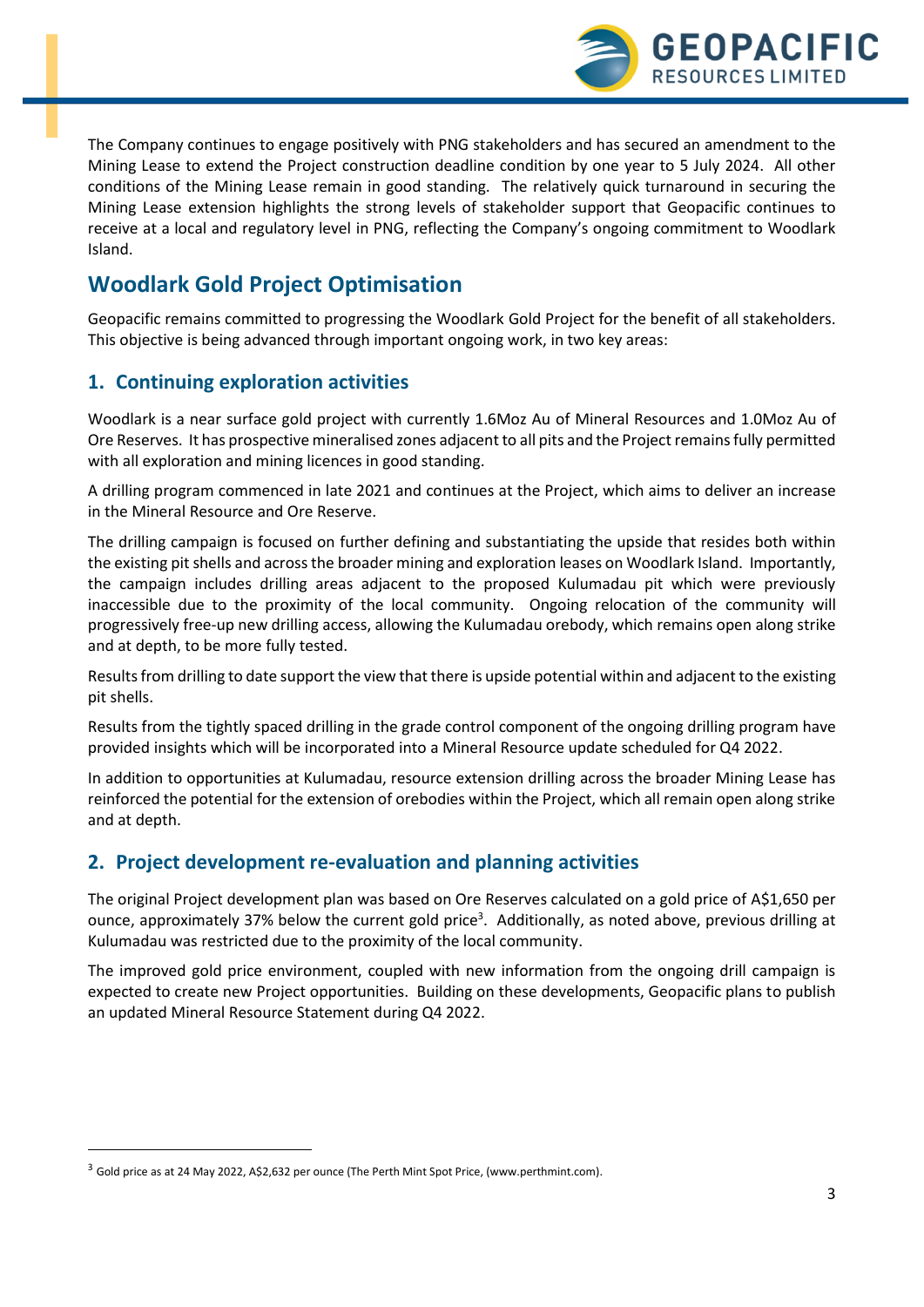

In parallel, the Company will undertake studies to evaluate:

- the optimal processing plant throughput for any increase in the Mineral Resource, including the potential to benefit from new economies of scale;
- the optimal mining fleet and materials handling infrastructure configuration to support any revised throughput; and
- alternate power generation solutions considering recent market developments, potential project scale and evolving technologies.

This work will run concurrently with the ongoing drilling campaign, with a scheduled completion date in Q4 2022. It will also consider capital and operating cost outcomes in the current global inflationary environment.

Upon finalisation of this work, the Company will assess whether any material alterations to consents, approvals and the terms of the Mining Lease will be necessary.

## **Financial position and anticipated future cashflows**

Following payment of a number of one-off items totalling ~\$5.8m in April 2022 for Project creditors and to close-out material contractual commitments, Geopacific held \$28m of cash at 30 April 2022 and no debt, giving it greater flexibility in managing its future cash flows. A further ~\$4.8m of such one-off payments are likely to be paid in May 2022.

In addition to its existing cash reserves, the Company has the potential to realise value from various long lead equipment items procured prior to Project suspension, including:

- a SAG and a Ball mill, with associated motors and other equipment;
- a jaw crusher;
- steel for six CIL tanks:
- materials for construction of a 308-person permanent camp; and
- materials for construction of a 200-person temporary camp.

The Company has received expressions of interest from third parties to acquire some of these items, in part driven by global supply shortages, ongoing inflationary cost pressures and increases in lead times.

These items which have a materials acquisition cost of \$17m, could provide additional material cash funding if required. Any potential sale of such items will be evaluated in the light of the commerciality of the terms offered and an updated assessment of the requirements of the design for future development of the Project. Any potential future sale of such items and the amounts to be realised is therefore inherently uncertain.

### **Strategic Review commenced**

Following receipt of a number of unsolicited approaches from credible third-parties, the Board has initiated a process to assess the merits of a corporate or asset-level transaction as an alternative to advancing the Project on a standalone basis ('**Strategic Review**').

To assist with the Strategic Review, which will be conducted in parallel with the various operational and Project value development initiatives outlined above, the Company has appointed Azure Capital and Lisle Group as financial advisers and Corrs Chambers Westgarth as its legal adviser.

There are no assurances that the Strategic Review will result in a transaction.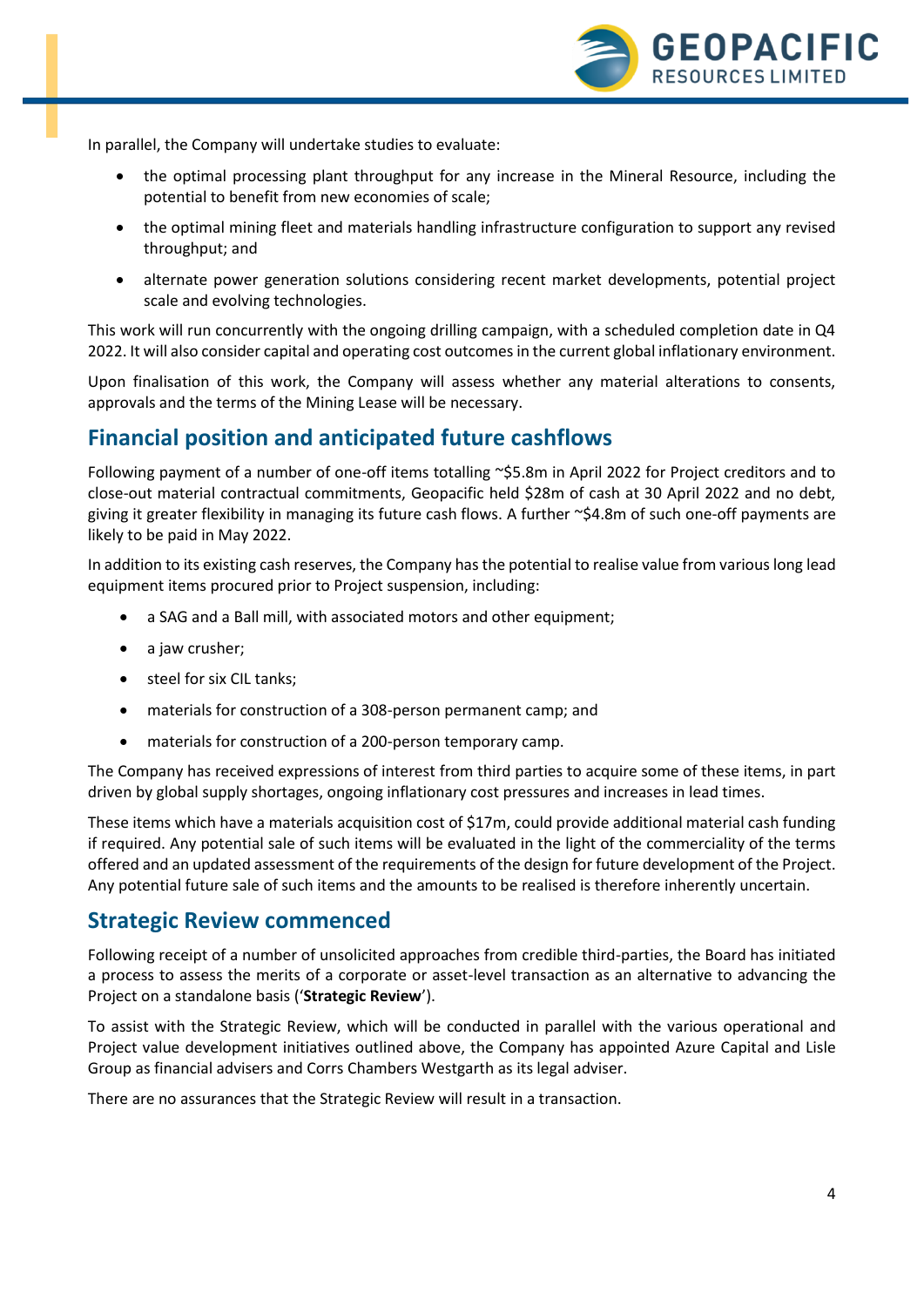

### **Risks**

With the change in focus detailed above, the nature and impact of risks associated with an investment in the Company have changed. An explanation of the updated risks is set out in the Investor Presentation released separately today and include the impacts of commodity and exchange rates and inflation, risks associated with exploration and studies, financing, tenure and approvals, mining and development, people, supply and logistics, disputes and litigation and country related exposures (in addition to risks previously disclosed in relation to the Company).

This release was authorised by the Board.

#### For further information, please visit [www.geopacific.com.au](http://www.geopacific.com.au/) or contact Mr Andrew Bantock, Chairman.

| Company details                     | <b>Board &amp; Management</b>                  | Projects                     |
|-------------------------------------|------------------------------------------------|------------------------------|
| <b>Geopacific Resources Limited</b> | Andrew Bantock Non-executive Chairman          | <b>PAPUA NEW GUINEA</b>      |
| ACN 003 208 393                     | Ian Murray Non-Executive Director              | <b>Woodlark Gold Project</b> |
| ASX Code: GPR                       | <b>Colin Gilligan</b> Non-Executive Director   |                              |
| info@geopacific.com.au              | <b>Tim Richards Chief Executive Officer</b>    |                              |
| http://www.geopacific.com.au        | <b>Matthew Smith CFO and Company Secretary</b> |                              |
| T+61861431820                       |                                                |                              |
| <b>HEAD OFFICE</b>                  |                                                |                              |
| Level 1, 278 Stirling Highway       |                                                |                              |
| Claremont WA 6010.                  |                                                |                              |
| PO Box 439. Claremont WA 6910.      |                                                |                              |